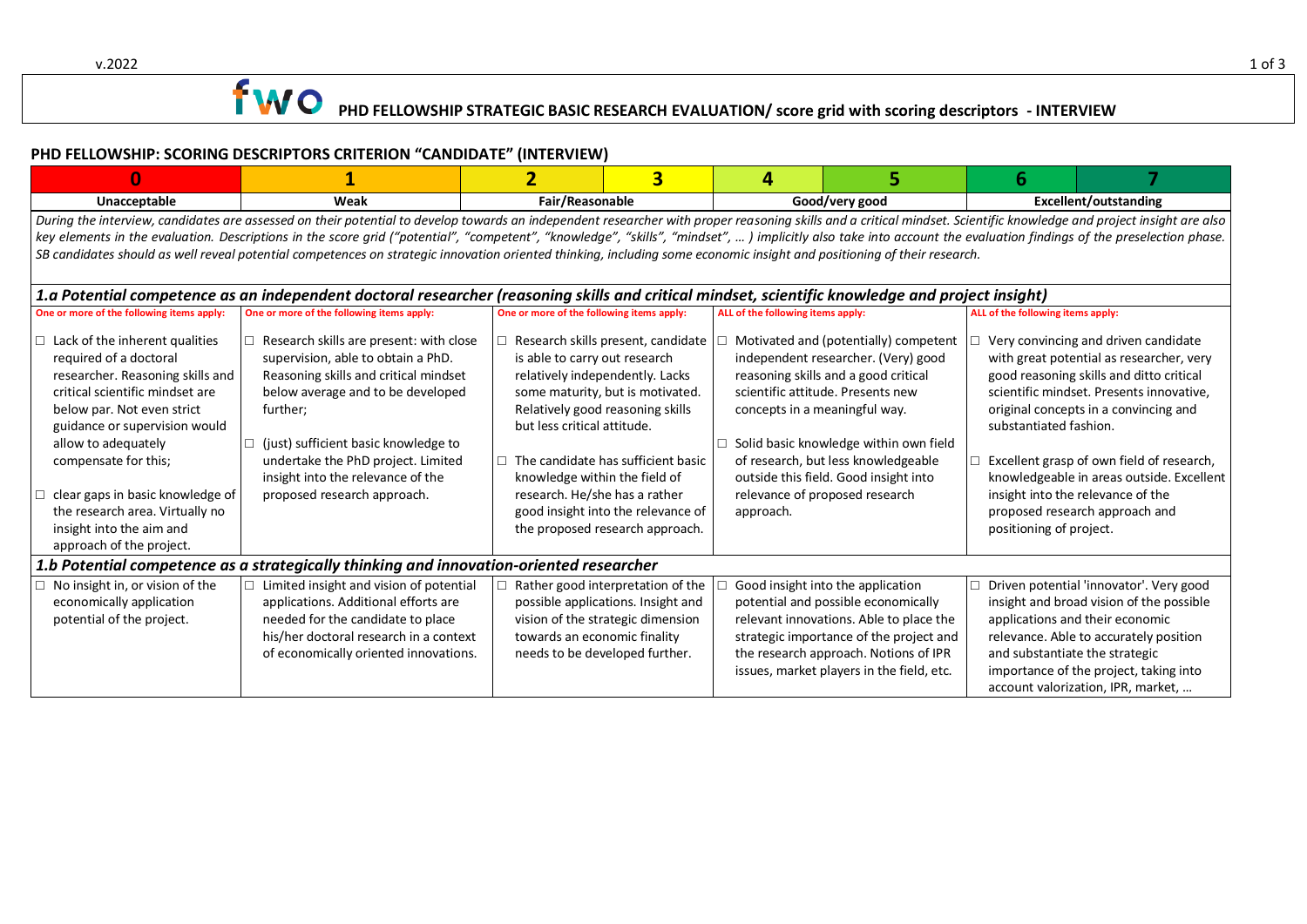# **PHD FELLOWSHIP STRATEGIC BASIC RESEARCH EVALUATION/** score grid with scoring descriptors - INTERVIEW

### **PHD FELLOWSHIP: SCORING DESCRIPTORS CRITERION "PROJECT" (PRESELECTION + INTERVIEW)**

| $\bf{0}$                                                                                                                                                                                                                                                              | 1                                                                                                                                                                                                                                                                                                                                                                                                                                                                                                                                                                                                                                                                                 | $\overline{2}$                                                                                                                                                                                                                                           | $\overline{\mathbf{3}}$ | 4                                                                             |                                                                                                                                                                                                                                               | 6                                                                           |                                                                                                                                                                           |  |  |
|-----------------------------------------------------------------------------------------------------------------------------------------------------------------------------------------------------------------------------------------------------------------------|-----------------------------------------------------------------------------------------------------------------------------------------------------------------------------------------------------------------------------------------------------------------------------------------------------------------------------------------------------------------------------------------------------------------------------------------------------------------------------------------------------------------------------------------------------------------------------------------------------------------------------------------------------------------------------------|----------------------------------------------------------------------------------------------------------------------------------------------------------------------------------------------------------------------------------------------------------|-------------------------|-------------------------------------------------------------------------------|-----------------------------------------------------------------------------------------------------------------------------------------------------------------------------------------------------------------------------------------------|-----------------------------------------------------------------------------|---------------------------------------------------------------------------------------------------------------------------------------------------------------------------|--|--|
| Unacceptable                                                                                                                                                                                                                                                          | Weak                                                                                                                                                                                                                                                                                                                                                                                                                                                                                                                                                                                                                                                                              | Fair/Reasonable                                                                                                                                                                                                                                          |                         | Good/very good                                                                |                                                                                                                                                                                                                                               | <b>Excellent/outstanding</b>                                                |                                                                                                                                                                           |  |  |
| 2.a Scientific quality, relevance and challenge, originality                                                                                                                                                                                                          |                                                                                                                                                                                                                                                                                                                                                                                                                                                                                                                                                                                                                                                                                   |                                                                                                                                                                                                                                                          |                         |                                                                               |                                                                                                                                                                                                                                               |                                                                             |                                                                                                                                                                           |  |  |
|                                                                                                                                                                                                                                                                       | A PhD project is scientifically challenging and relies on a proper and focused research question. It should significantly contribute to the current international state-of-the-art. To what extent is the proposal                                                                                                                                                                                                                                                                                                                                                                                                                                                                |                                                                                                                                                                                                                                                          |                         |                                                                               |                                                                                                                                                                                                                                               |                                                                             |                                                                                                                                                                           |  |  |
|                                                                                                                                                                                                                                                                       | original and will it generate knowledge that goes beyond the state-of-the-art (e.g., novel theories, concepts or approaches, new methods, )?                                                                                                                                                                                                                                                                                                                                                                                                                                                                                                                                      |                                                                                                                                                                                                                                                          |                         |                                                                               |                                                                                                                                                                                                                                               |                                                                             |                                                                                                                                                                           |  |  |
|                                                                                                                                                                                                                                                                       |                                                                                                                                                                                                                                                                                                                                                                                                                                                                                                                                                                                                                                                                                   |                                                                                                                                                                                                                                                          |                         |                                                                               |                                                                                                                                                                                                                                               |                                                                             |                                                                                                                                                                           |  |  |
| One or more of the following items apply:                                                                                                                                                                                                                             | One or more of the following items apply:                                                                                                                                                                                                                                                                                                                                                                                                                                                                                                                                                                                                                                         | One or more of the following items apply:                                                                                                                                                                                                                |                         | ALL of the following items apply:                                             |                                                                                                                                                                                                                                               | ALL of the following items apply:                                           |                                                                                                                                                                           |  |  |
| $\Box$ The project is <b>out of scope</b> : it<br>does not comply with the scope<br>of the panel it was submitted<br>to. (preselection only)<br>Project lacks an intellectual<br>□<br>(PhD-worthy) challenge: an in-<br>depth research question is<br>missing         | $\Box$ Research question and challenge<br>limited or less relevant,<br>$\Box$ the research objectives lack focus.<br>PhD worthiness is on the low side,<br>$\Box$ the project is rather a catch-up effort<br>relative to the state-of-the-art.<br>2.b Quality of the research methodology and feasibility of the project<br>To what extent is the proposed research methodology appropriate to achieve the goals laid down in the research project? To what extent is the outlined scientific approach feasible, bearing in mind a personal<br>grant with a duration of four years? Finally the fit in the research team may be of importance (guidance and access to expertise). | $\Box$ Scientifically relevant project,<br>rather high quality, and sufficiently<br>challenging as PhD-research. The<br>research is less well focused.<br>$\Box$ The project brings less pronounced<br>added value to international state-<br>of-the-art |                         | (doctoral level).                                                             | $\Box$ Original and significant contribution<br>to the international state of the art.<br>High-quality basic research, with<br>significant scientific challenges                                                                              | large scientific impact.<br>П.<br>concepts and strategies.                  | Highly ambitious and original project of<br>potentially groundbreaking nature and<br>Very high level of scientific risks. Clear<br>inventive and challenging ideas, novel |  |  |
| One or more of the following items apply:<br>Quality of research approach<br>□<br>and planning is below par.<br>Research activities are too<br>П.<br>limited for a four-year grant<br>period.<br>Project not feasible because of<br>□<br>too many planned activities. | One or more of the following items apply:<br>$\Box$ Methodology and planning are<br>flawed. Intrinsic feasibility is low, or<br>the objectives are formulated too<br>vaguely to evaluate feasibility.<br>Project does not fit to an individual<br>$\Box$<br>PhD project.<br>$\Box$ Ties with/dependence of other<br>researchers, groups or external<br>partners may jeopardize feasibility.                                                                                                                                                                                                                                                                                       | Research methodology reasonably<br>well elaborated, but less well<br>substantiated. Given some<br>adjustments and risk control,<br>project implementation appears to<br>be feasible.                                                                     |                         | ALL of the following items apply:<br>year time frame.<br>necessary expertise. | $\Box$ Adequate, substantiated research<br>methodology to achieve targeted<br>results, logical set-up and realistic<br>planning: feasible within the four-<br>Good fit of project in research group<br>activities, giving candidate access to | Requirements as in "very good",<br>AND<br>and "fall back" research options. | $\Box$ thorough identification of the research<br>risks, with alternative research strategies                                                                             |  |  |